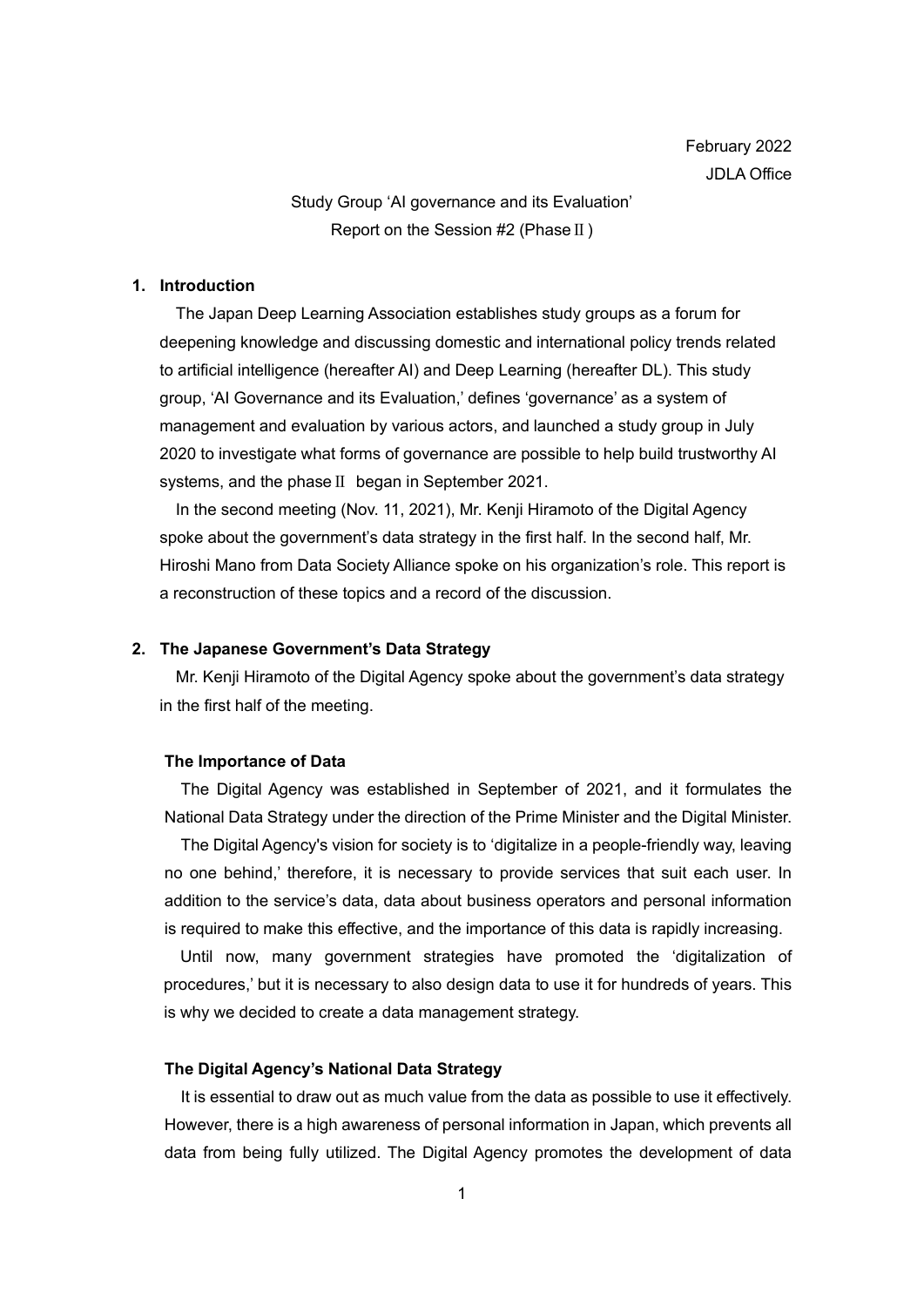platforms that factor in geospatial data to maximize the available data value. In a more specific sense, the government aims to create a registry of primary data in the digital space, while opening up more government data for use. We will also develop tools such as trust infrastructure, data exchange platform, and usage rules centered around privacy and security to form a seamless package and process.

In Japan, areas that have not been fully developed, such as base registries, geospatial data, data standards, and data quality standards, should be focused on. Additionally, the infrastructure for data exchanges needs to be developed and applied to smart cities and public services to showcase this technology and trust infrastructure or DFFT (Data Free Flow with Trust) needs to be developed to ensure the reliability of the data used. Currently, we are promoting our data strategy in a single package format.

[Currently, the world leader in this is Estonia, which leads the world to maintain base registries of corporate data, property data, among other fields that venture companies can easily access through a speedy digital service. This creates an environment that promotes new business startups. It makes gathering human resources and companies with innovative ideas, developing new services, revitalizing the economy, and nurturing services into a positive cycle.

It aims to revitalize human resources, companies, and investors by creating an environment where everyone can use data easily.

#### **Creating a Data Strategy**

The agency is currently making incremental progress towards implementing this strategy. It is presently proceeding with rule development, the development of standards, and the development of tools as the first step of this process. This will enhance the amount and types of data available and improve data infrastructure overall.

The next step will be to review the open data catalogue and implement changes so that it is easier to find data. We will also be studying the mechanism for locating nonopen data.

Furthermore, we will improve data quality, provide standard tools, and finally realize the creation of a data ecosystem.

The specific details of this are as follows.

### **Data Standards**

When implementing data standards, characteristics unique to the Japanese language should be considered. These include the usage of *Katakana,* unusual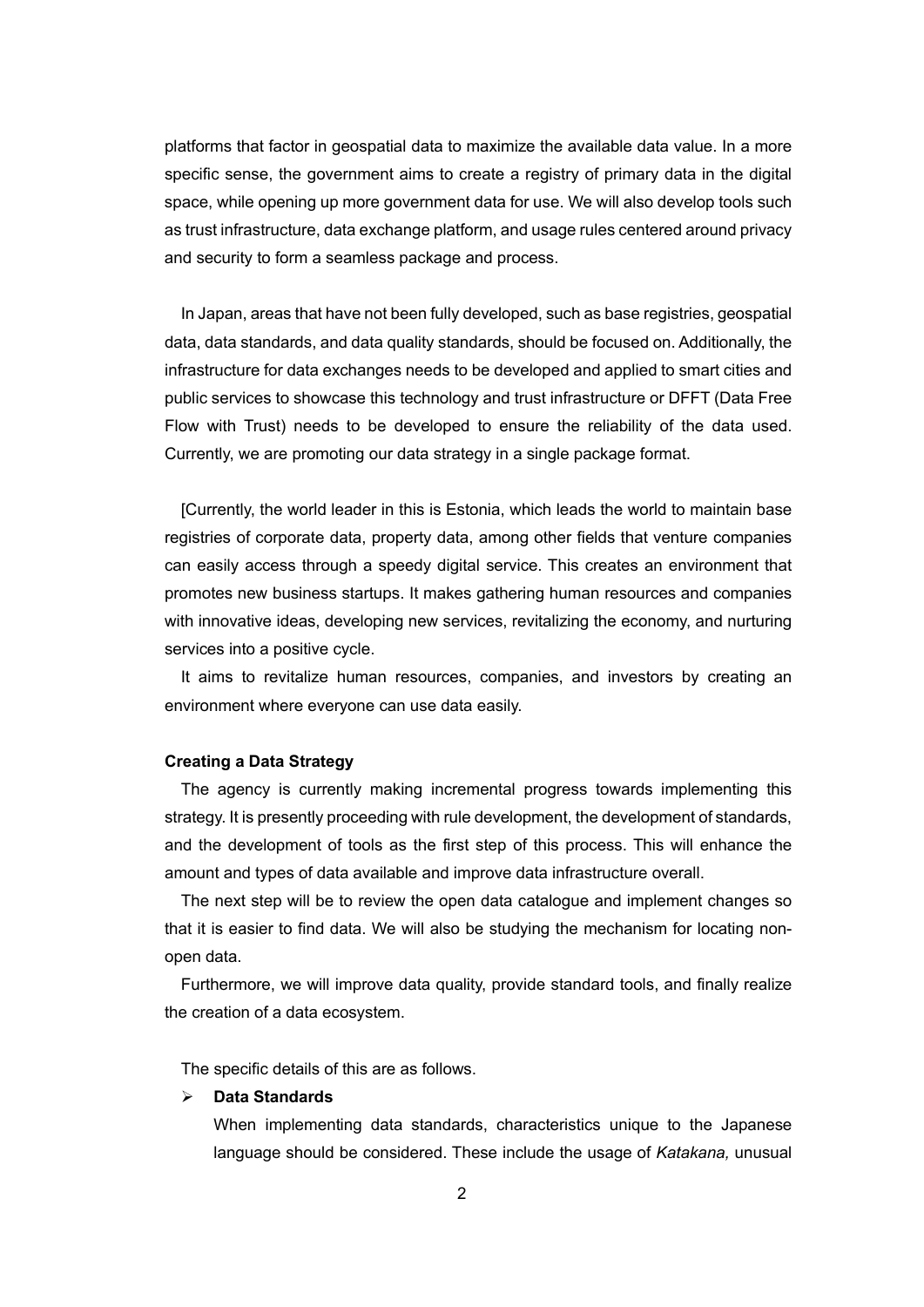punctuation marks and the regional ways of writing people's names and addresses. We are trying to improve efficiency by creating reference data models that contain common code values and item descriptions. We are using the data models to improve the efficiency of smart cities data, disaster management systems as well as government documents and develop data standards.

# **Establishing Rules to Build Trust and Assurance**

We are currently considering mechanisms to improve trust in two areas, specifically, social confidence and technical/institutional trust. We are also developing mechanisms to protect personal information, and solidify transaction rules, and rules relating to data sovereignty, such as data reuse.

### **Increasing Data Quantities and Types of Available Data**

In addition to establishing base registries, we are establishing new public services by converting existing public data into open data. In the public interest, we are also increasing the disclosure of business data, including in the private sector.

# **Initial Targets of the Base Registries**

The base registries work as a digital ledger for society as a whole. It will contain data managed by public institutions and data necessary for community activities. Corporate, administrative and property areas are the areas initially being targeted. Personal information is sensitive and requires more advanced technology for data cleaning, so the application of tools and know-how is necessary.

# **Data Quality**

The beta version of the Data Quality Control Guidebook<sup>[1](#page-2-0)</sup> has been released, and public sectors and industries are recommended to read it. It will be necessary for data distribution for quality and traceability to be ensured in the future.

# **Improving tools**

Currently, a data exchange platform is being developed to evaluate the quality of data while also developing tools to prevent the inflow of low-quality data

#### **Creating an Ecosystem**

A mechanism for creating a data ecosystem that accelerates growth and is sustainable that works for the entire cycle between collection and utilization is necessary.

# **Smart Cities as Showcases**

We believe that smart cities are a perfect opportunity to showcase these plans and use them as proof of concept for verifying the fusion of the digital world and the real one. This Digital-twin world will enhance administrative services and the

<span id="page-2-0"></span><sup>&</sup>lt;sup>1</sup> Data Quality Control Guide Book (βversion) (Provided in Japanese),

https://cio.go.jp/sites/default/files/uploads/documents/data\_hinshitu\_guide\_beta\_20210831.pdf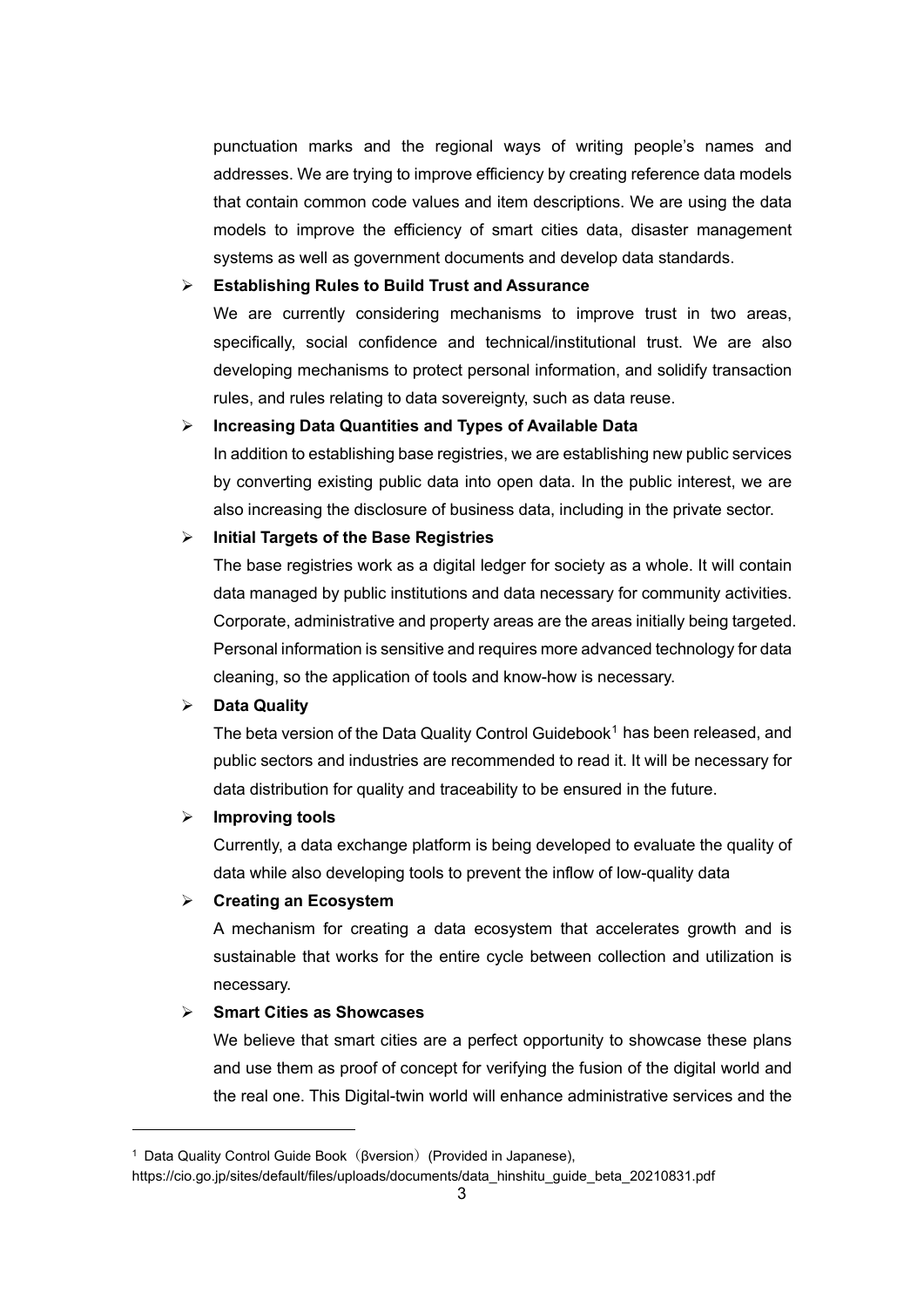environment.

#### **Planning for the Future**

Below is our timeline for meeting our 2030 target for essential data and developing a global environment.

‒ 2022

Development of Data Standards, implementing early projects, preparation of catalogues.

‒ 2025

Fully Servicing Proceeding Projects, Maintaining Tools, Maintenance of Operation systems.

‒ 2030

Sustainable data eco-system. It will be seamless environment to the world.

# **3. Promoting Data Linkages in Infrastructure**

Mr. Hiroshi Mano of the Data Society Alliance spoke about his organization in the second half.

#### **What is the Data Society Alliance[2](#page-3-0) (DSA)?**

The DSA is a general incorporated association chaired by Professor Koshizuka of the University of Tokyo, with representatives of IT-related companies as its directors and academic experts as its advisors. Currently, 141 domestic companies, including life insurance companies, are participating in the DSA, and local governments' participation has been increasing in relation to smart cities.

In 2017 the Data Trading Alliance (DTA) was established to discuss the development of laws related to the data trading market. In 2018, following the enactment of the Basic Act on the Advancement of Public and Private Sector Data Utilization, the Data Platform Consortium (DPC) was established to hold discussions about the implementation of this law. In 2021, it was seen in Japan data strategy, that there was an urgent need to improve its data infrastructure. In order to unify the discussion, the DTA and the DPC were merged to form the DSA.

The DSA aims to create a world where everyone can use diverse data and continually develop new ideas and innovations. The democratization of innovation will enable everyone to innovate, and therefore, we are developing technologies, infrastructure and international standards to support this.

<span id="page-3-0"></span><sup>&</sup>lt;sup>2</sup> The Data Society Alliance, https://data-society-alliance.org/, https://data-society-alliance.org/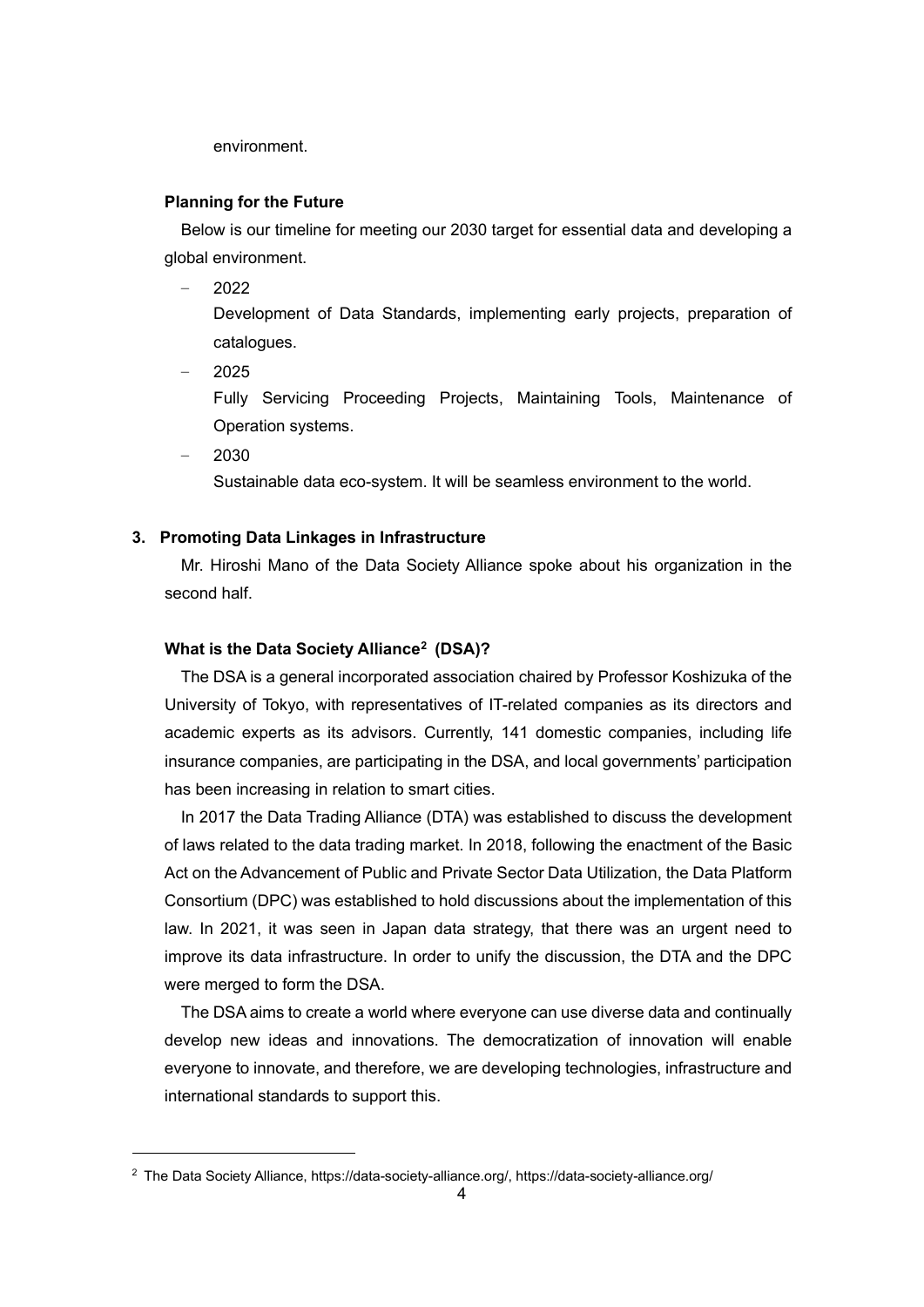### **Initiatives and activities of the Data Society Alliance (DSA)**

We use a multi-focus approach to resolve common data issues with government, private and academic stakeholders. Committees are created around addressing each issue. Their responsibilities are as follows.

# **Technical Standards Review Committee**

Create a framework and guidelines for data catalogue formats.

# **Operation Standards Review Committee**

Establishing and publishing operational standards that act as rules for the data trading market.

# **Accreditation Committee**

Having an external committee to certify and review the data market.

# **International Standards Promotion Committee**

This committee is responsible for working with the international standardization for Society 5.0 as well as developing the standard specifications of the IEEE's P3800 data trading system.

# **Demonstration and Research Committee**

Develop a testbed environment and conduct demonstrations and experiments. Additionally, this committee will function as a point of contact for local governments and as a place to exchange ideas.

# **DATA-EX[3](#page-4-0) and the Data Trading Market**

For a digital society, data is its life's blood, and the distribution of this data is the circulatory system. Innovation is expected to increase along with the increase in data flow, just as a person's creativity increases when blood flows to their brain.

We hope to connect with various players such as data markets and information banks and use base registries to connect data through governance. At present, we believe that four significant problems hinder data sharing, and we propose that the data trading market is the means to solve them.

- 1. User and provider anxiety
	- $\checkmark$  Using third party mediation to eliminate anxiety.
- 2. Lack of common value recognition leading to discontentment
	- $\checkmark$  Using the marketplace to resolve this.
- 3. Lack of incentives
	- $\checkmark$  Providing incentives through fair transactions.
- 4. Lack of opportunities
	- $\checkmark$  Expanding new opportunities.

<span id="page-4-0"></span> $3$  DATA-Ex is a brand name for the DSA's platform for multifield data linkages.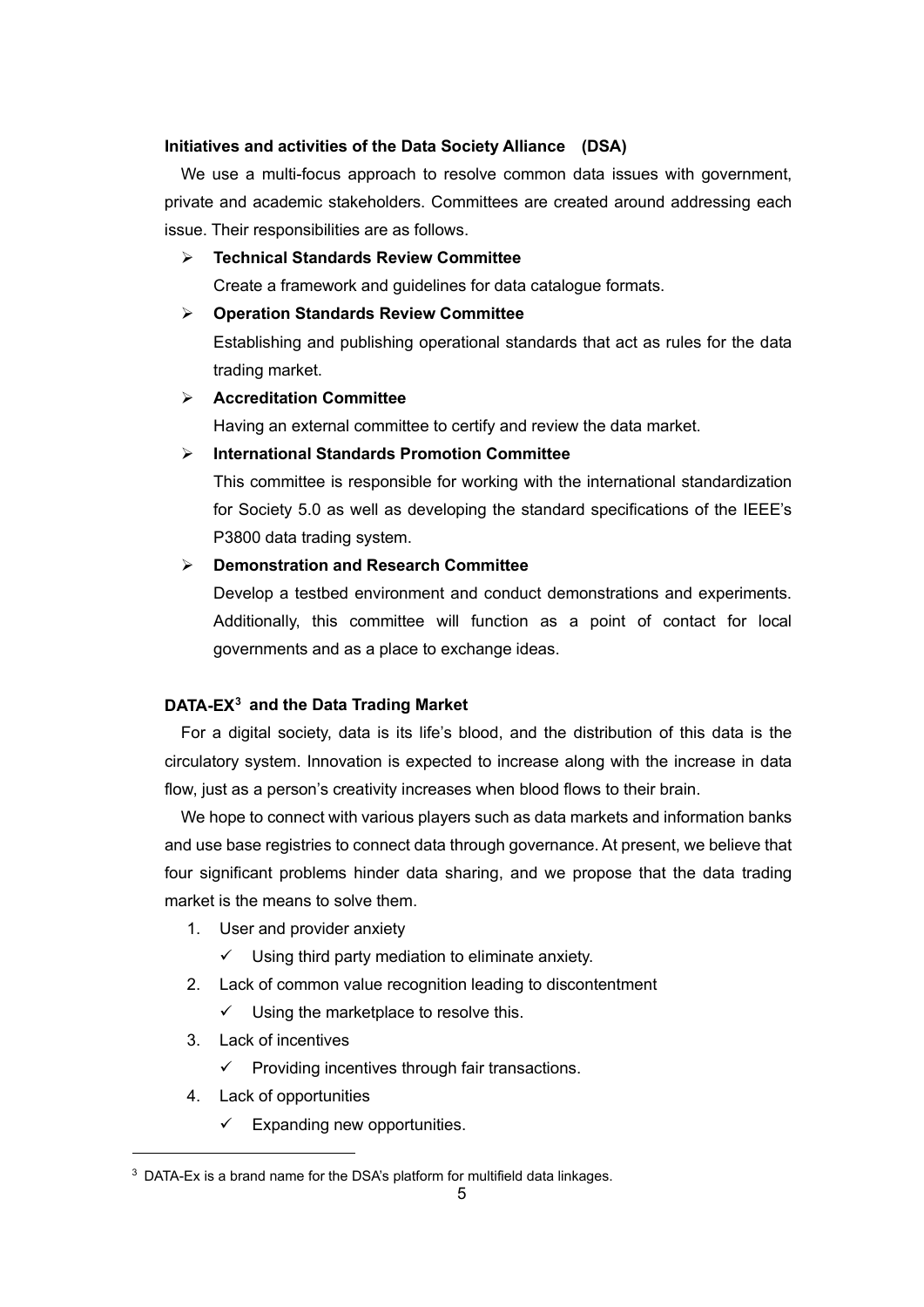The data trading market operator is different from other market operators. It does not collect, retain, process, or sell data by itself but only provides a place, a payment function, and credit. The data transaction market makes the existence and value of data visible, ensuring the security of data distribution.

Japan is the first country to advocate the data transaction market model. In Europe and the United States, the focus remains on data collection rather than trading or thirdparty mediation. For international standardization, we propose that we do not limit the target data. We also note the necessity of unifying the format and vocabulary of the data catalogue and standardizing the data quality evaluation procedure from a technical standpoint.

One crucial issue is to make the originality of the data clear. This means that a map of the data, its terms of use and the fact that it cannot be exclusively owned are attached to and transmitted with the data. Therefore, establishing the sovereignty of the data and integrating this along with its usage conditions into the data's contract so that it can be exchanged is essential.

There is also the concept of data rights that needs to be considered. By linking usage rights and usage conditions to the data when distributed, traceability and the guarantee of original rights can be ensured. By embedding data usage rights into the trading market, we believe that it will be possible to create Data Free Flow with Trust (DFFT).

We hope to create a world where innovation occurs sustainably through data utilization through the above initiatives. This is the DSA's vision.

### **4. Comments from the Study Group Participants**

In the second session, social infrastructure relating to data distribution was discussed. Below are the questions and answers pertaining to this.

#### **Discussion on "The Governments Data Strategy" by Mr. Hiramoto**

- Fostering and Protecting Human Resources
	- $\checkmark$  It isn't easy to secure talent who not only has experience in data but can collaborate effectively with governments, agencies and the international communities, so we are always recruiting. To combat this lack of people who can think about a distribution environment, we focus on training and collaborating with external organizations. We are constantly recruiting based on ability; however, we have a high percentage of male applicants due to the IT industry's characteristics.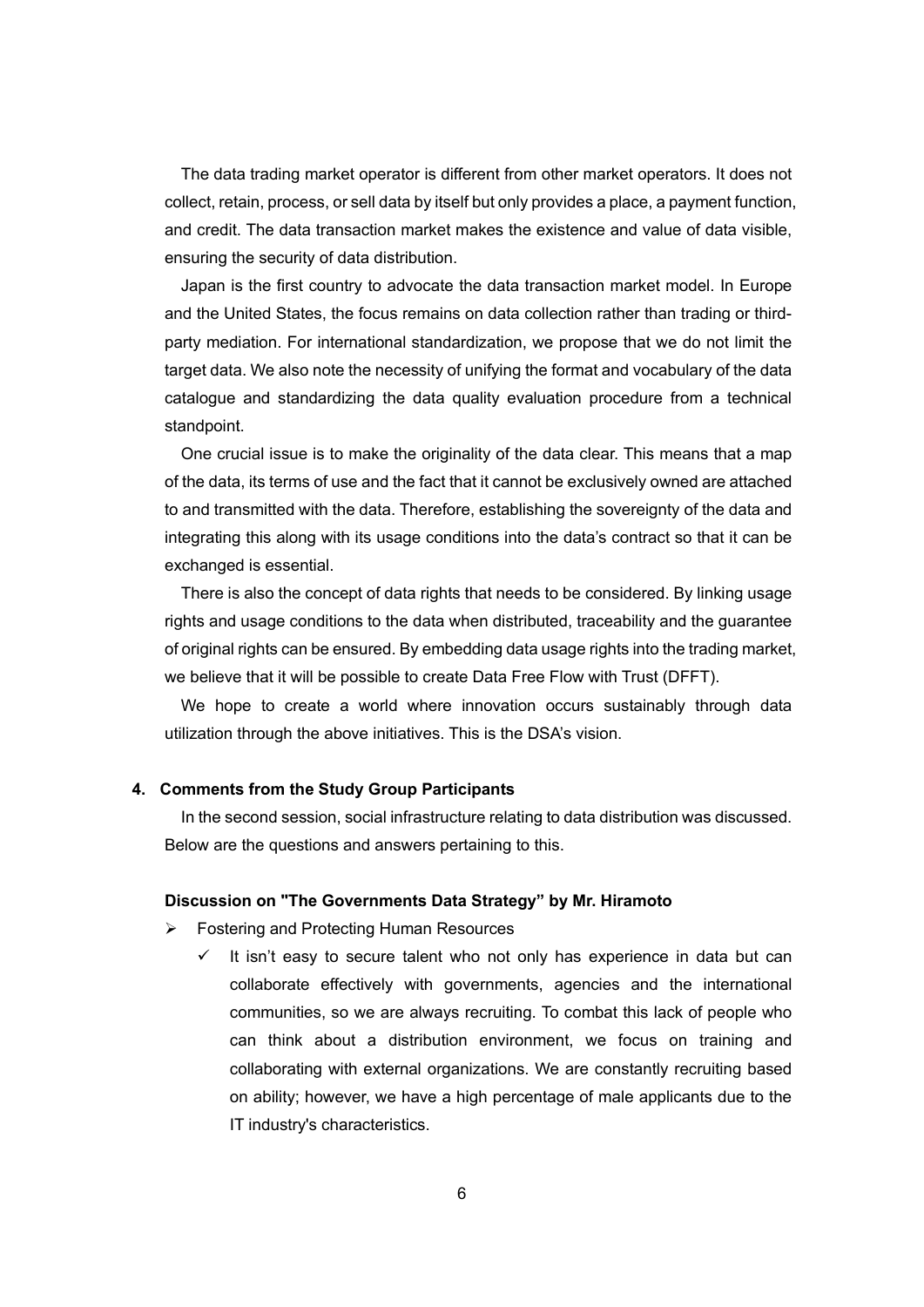- $\triangleright$  Regulations relating to data distribution and international collaboration
	- As data strategy is considered to be global and without borders, we are considering a set of international standards. Rather than being the endeavor of a single country, the current discussions are from a global perspective. While we are not considering restricting open data, we must think about regulations surrounding non-open data for the future.
- $\triangleright$  What kind of assistance is needed by local governments and the private sector?
	- $\checkmark$  We believe there would be a high efficacy in standardizing data reports and showcasing this in smart city initiatives. We also believe that the standardization of case study formats is essential, and we are proceeding to do so while also changing the style we ask questions to be more interactively. This initiative has allowed the Small and Medium Enterprise Agency to collect information effectively. As always, we would like to continue engaging in the Civic Tech initiatives, which collaborates with the people in local communities.
- $\triangleright$  How user monitoring is conducted
	- $\checkmark$  There are many ways to share data. For example, time-limited or temporary access can be granted. How is the given data used and how it should be managed is something the market should decide; however, how it will be controlled needs to be agreed on beforehand.
- $\triangleright$  Management of comprehensive area data such as for human flow
	- Active observation and management of user needs and data are necessary, and we believe this is best done in a decentralized format. However, the national government's role is to collect, monitor, and manage metadata. While the cost burden should be assessed on a case-by-case basis, and the government should bear the responsibility for items deemed social infrastructure, there is justification for a user pays system in some areas.
- $\triangleright$  Personal health data
	- $\checkmark$  Points that need to be further discussed in the future are not limited to health data but also Personal Data Stores and lifelogs. For Example, such an idea implies that education records belong to academic institutions.
	- $\checkmark$  For example, in a smart city where multiple services may be operating using personal data and their services may not be integrated, allowing personal data control to individuals may lead to innovation.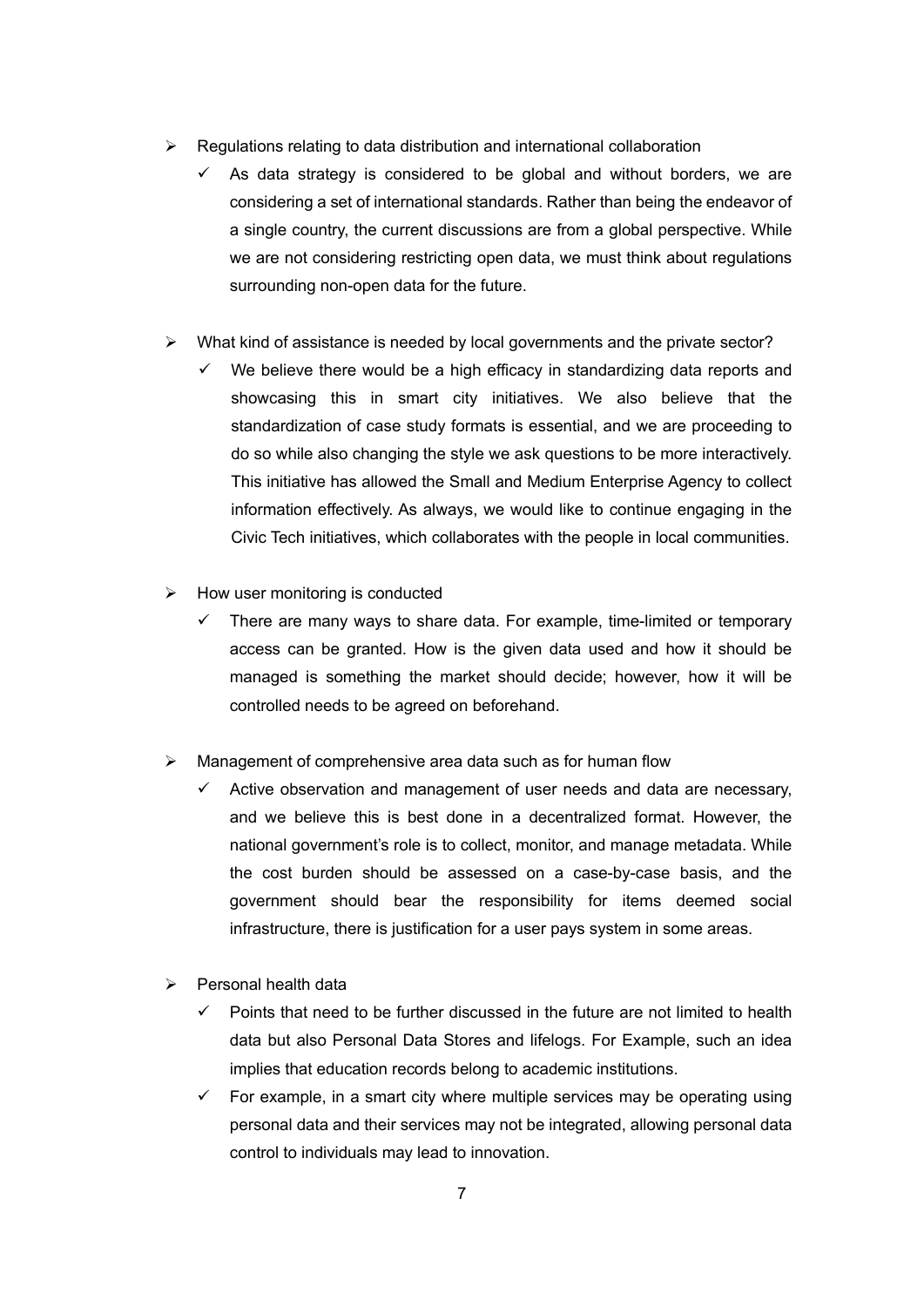#### **Discussion on Efforts to Promote Data Linkages with Mr. Mano.**

- Fostering and Recruiting Human Resources
	- $\checkmark$  Due to the division of labor in the software industry at the moment, we only have the knowledge of our own small area to work with presently and this creates limits. Currently, there are few people in Japan with double degrees and triple degrees, which presents an educational problem; we believe a lack of recognition of diversity causes this. There is also the problem of few women in the field in Japan, and while following the rules, we hope to address this gender imbalance. This can be done through macro balancing and creating gender balance ratio rules.
- $\triangleright$  Regulations relating to data distribution and international collaboration
	- Unfortunately, while Japan is unlikely to have the data to compete with companies like Google, there is a great benefit for small and medium enterprises in many industries in collecting and sharing data. These efforts need to include China, South East Asia and Europe. However, the involvement of national governments is inevitable, and diplomatic issues such as the Great Firewall of China must be discussed.
- $\triangleright$  What kind of assistance is needed by local governments and the private sector?
	- $\checkmark$  While we tend to look at many example cases in Japan, we need to do more than this ; we need to actually innovate. What was sort of international standardization discussion was use-case scenario, or creating the base scenarios with imagination. We often refer to cases, but it is also essential to be task-driven. A single person can only have one viewpoint, and this is very limited, which is why we should look at a problem from as many points of view as possible, and this will lead to new ideas.
- $\triangleright$  The impact on AI of changing data collection methods
	- $\checkmark$  The mechanism of data trading allows for data to be exchanged by different entities in return for assets. The data exchanged between stakeholders is a partial or complete image of the data set referred to as an object. There are two kinds of data, metadata and incidental data. When making a value judgment, it is essential to consider datasets, usage conditions, and incidental information.
- Monitoring how data is used by the users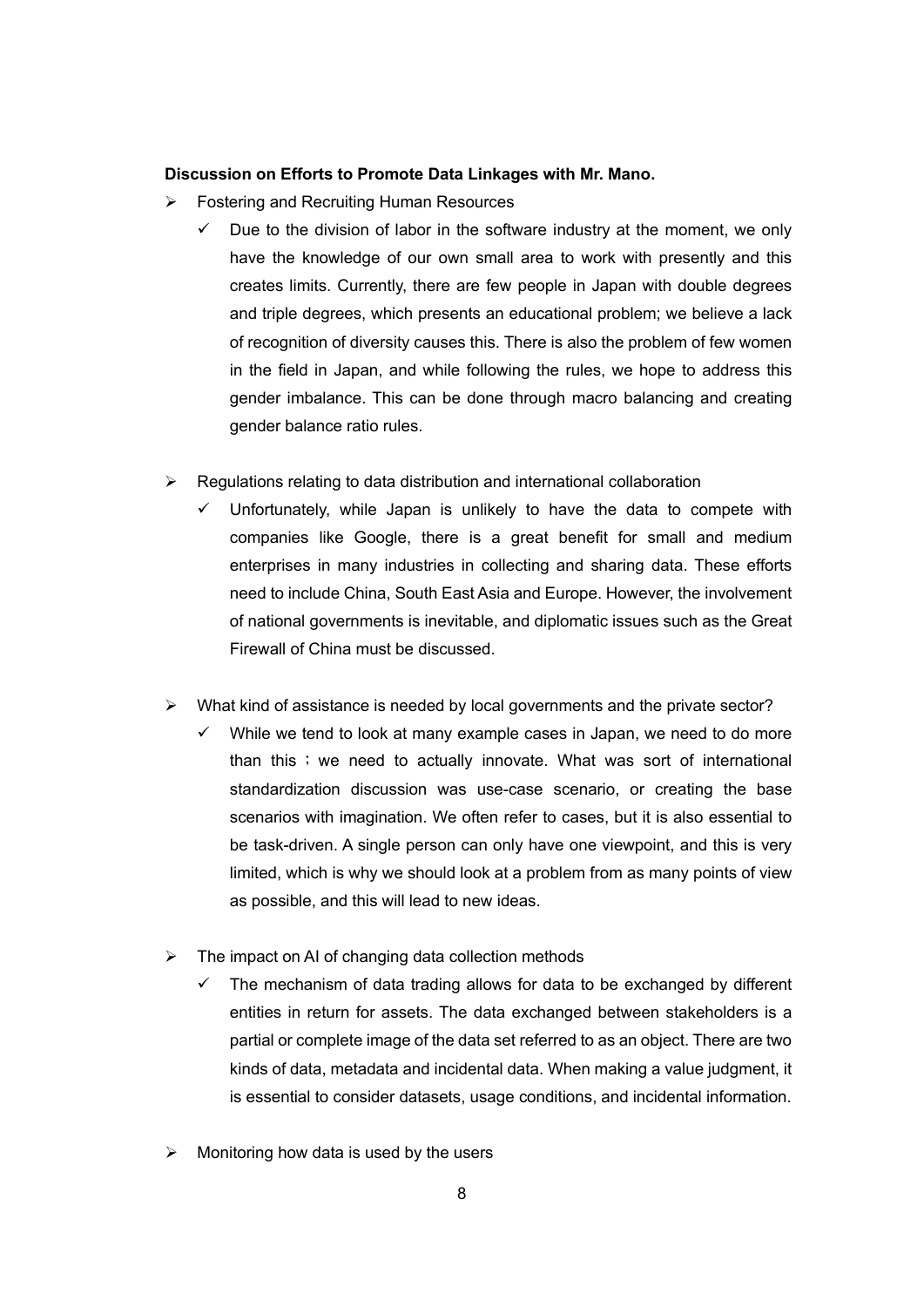- $\checkmark$  Data cannot be owned exclusively. While data can be transferred, it is just a copy of the original, and while access can be granted, regulating it is difficult. While technology such as encryption and access rights management programs do exist they have an associated cost.
- In the current world, the sale of parts convertible to weapons are forbidden from being exported without permission. This certificate for the possession of weapons corresponds to data usage certificates, and a similar system could be implemented for data. However, a mechanism for public institutions to participate would be needed.
- $\checkmark$  We believe that mediation by the independent institution can also alleviate concerns about black market data trading and serve as a deterrent.
- $\triangleright$  Management of vast area data such as for human flow
	- When we consider data as an expression of the environment and humanity, we can standardize it for use. he rights of the person being observed (such as portrait rights) rather than the creator of the data set need to come first. The person who created the data should be responsible for managing it.
- Personal health data
	- While CT scan data can be deleted, this sort of health data can also be used for research purposes and clinical trials. In this area, the concept of the data belonging to the patient has become the norm and clinics and research organizations need permission before they can use this data.
	- However, there are two kinds of data present, the patient's individual medical information but also its prescription by the doctor. The idea that is the treatment process is the intellectual property of the doctor implies the medical records may also belong to the doctor. This is one particular instance of data ownership that is unresolved currently.

The discussion of AI Governance domestically and internationally will continue through this study group.

> (Written by Rie Ishii) (Translated by David Shield)